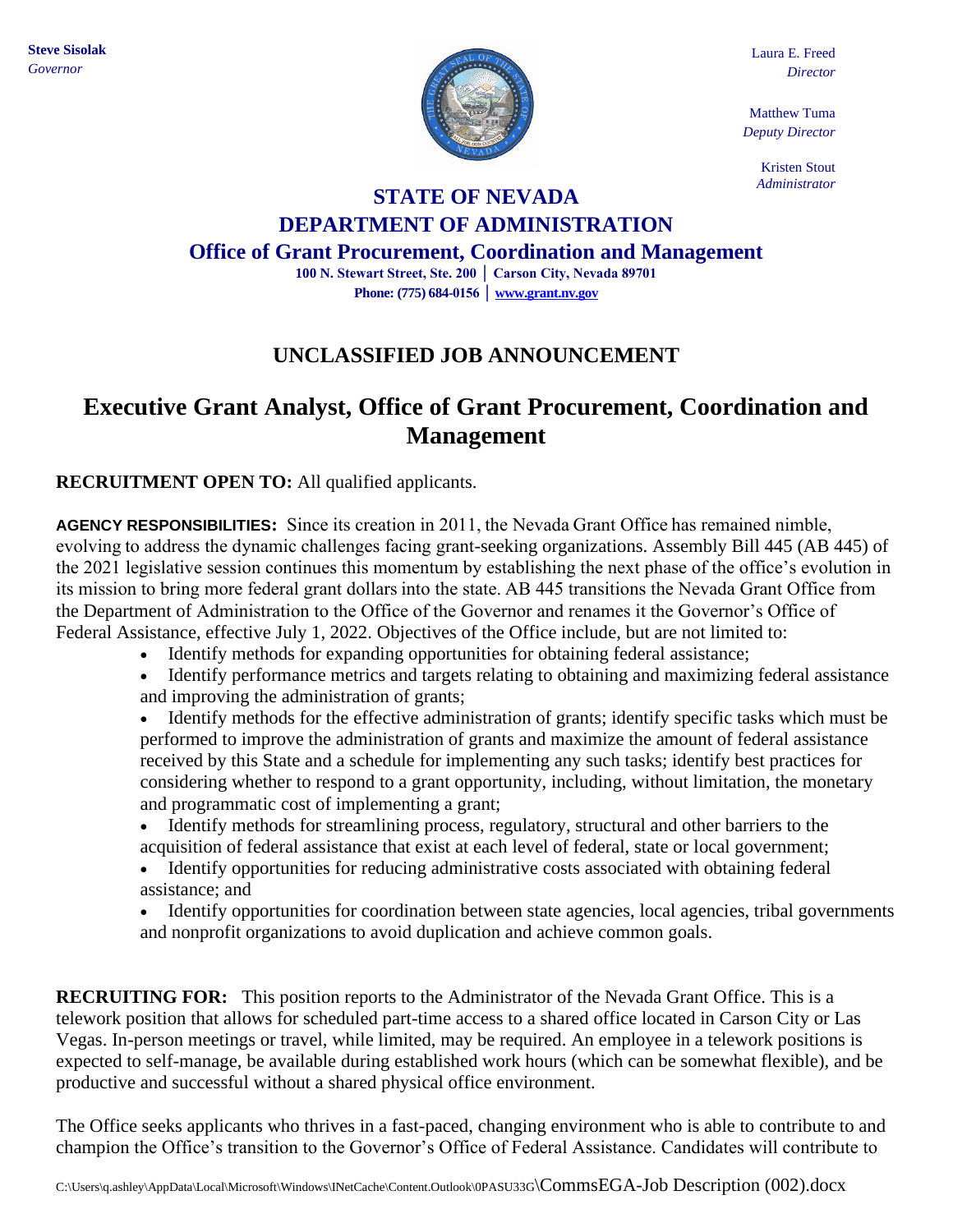and oversee legislatively mandated programs and serve as a model to the State in grant management and regulatory compliance.

With minimal oversight, Executive Grant Analysts must be able to:

- Work as an engaged, proactive, and supportive member of a dynamic, collaborative, flexible, driven, and professional teleworking team;
- Engage stakeholders and provide effective customer service, complaint resolution, and support through kindness, competence, and professionalism;
- Research, interpret, communicate, monitor, and apply relevant federal, state and program policy, eligibility, and requirements;
- Actively contribute toward achieving office objectives by making and articulating data- and policy-informed recommendations;
- Thoughtfully, clearly, and engagingly present information tailored to a variety of stakeholder groups such as leadership, councils, committees, legislative bodies, agencies, members of the public, etc.;
- Proactively seek out and capitalize on areas of opportunity, removing barriers, and solving problems through application of strong research, reasoning, creative, critical thinking, and analytic abilities;
- Lead teams and hold meetings to discuss and move forward progress and deliverables based on program requirements;
- Concurrently manage multiple tasks of varying priority and independently determine a course of action to meet deadlines;
- Apply exceptional written and verbal communication, administrative, and organizational skills.

While the position may perform a wide variety of duties, the main area of focus is communications, including:

- Coordinate and execute division communications across a variety of communication platforms with diverse groups of stakeholders including federal, state, local, quasi-government, and non-profit organizations.
- Serve as the Single Point of Contact per Executive Order 12372.
- Maintain the agency's website, ensuring currency, accuracy, and accessibility of information.
- Conduct continual investigation and assessment of user experiences throughout the grant lifecycle to determine barriers and areas of opportunity; collate and analyze qualitative feedback; make data-informed recommendations on initiatives and process changes.

• Provide technical assistance and consultation to agencies and entities seeking guidance; leverage data to proactively provide targeted technical assistance and consultation.

• Lead outreach communications, advertising activities, and develop and maintain a network of grants-related connections; leverage data and call-lists to inform targeted outreach including, but not limited to, developing initial connections, follow up throughout the grant lifecycle, distribution of funding opportunities, resource distribution, resource collection, and fostering collaborative partnerships.

#### **QUALIFICATIONS:**

EDUCATION AND EXPERIENCE: Bachelor's degree and one year of grant-related experience or a combination of education and experience that demonstrates the candidate's ability to perform the job duties is required. Prior grant-related experience preferably includes applied knowledge and demonstrated success of grant administration, processes, application development, and reporting, and the ability to obtain, apply, and communicate knowledge of federal award regulations, administrative and audit requirements, and cost principles.